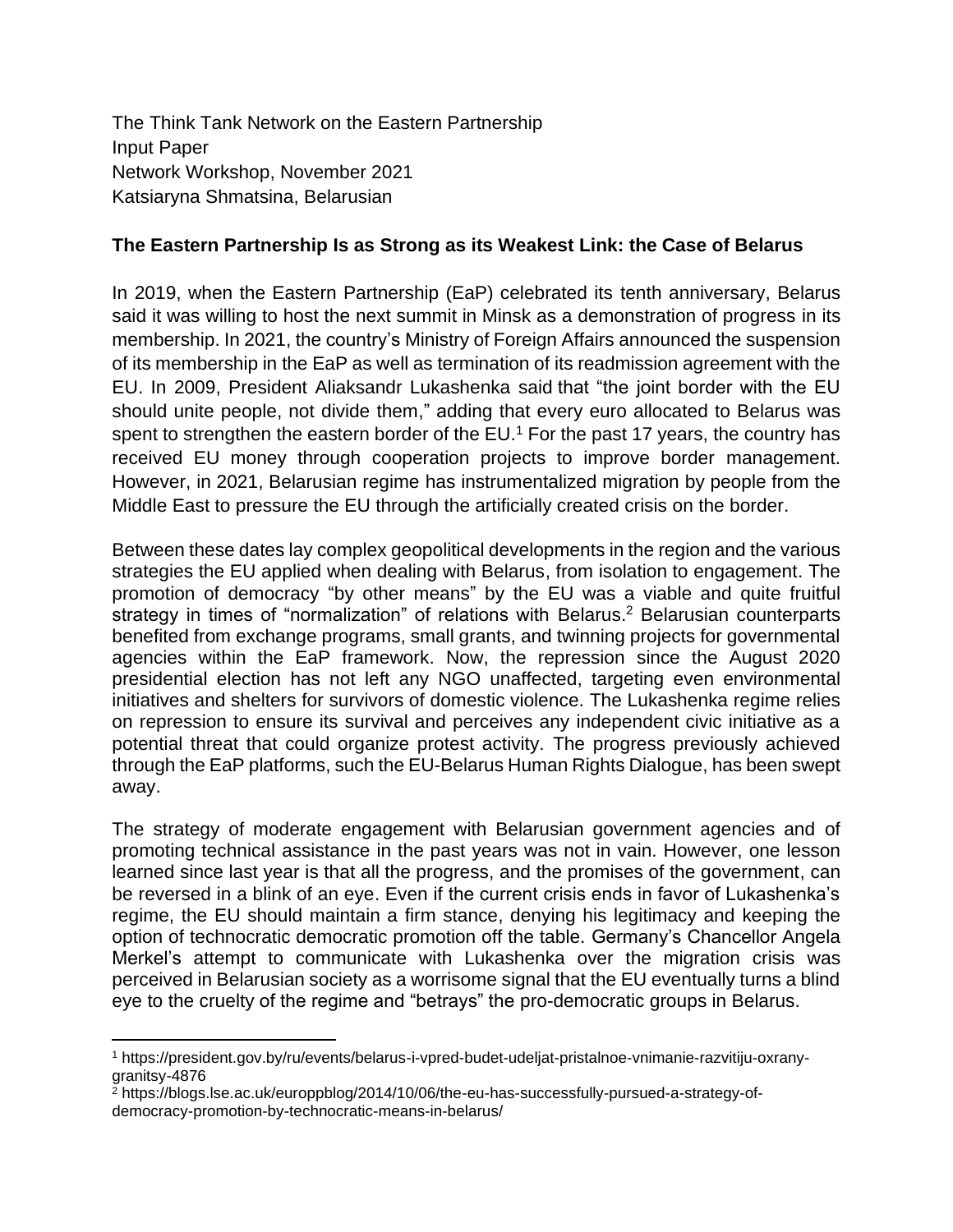In a similar vein, the EU calls to Russia's President Vladimir Putin to discuss Belarus issues also raise concerns among Belarusians. As much as the EU tried not to antagonize Russia in their shared neighborhood, the Kremlin not only reaffirmed its support to the Lukashenka regime in the current crisis but also used the rhetoric of "protecting the interests of the Union State" whenever the West called for some sort of mediation. The migration crisis allows Moscow to test Poland and the Baltic states and to observe how they deal with provocations at the border. Russia even sends nuclear-capable bombers to overfly Belarus to demonstrate "support" to its ally. At the same time, given that the Lukashenka regime's survival depends on Moscow's support, there is some reason for the discussions with Kremlin. There are some in the expert community who suggest that the Belarus issue should be included in the EU-Russia agenda similarly to Ukraine. Such a move would demonstrate that the EU is consistent in its support for Belarus and stays on course with regards to its democratic values. It is clear that for the Kremlin a democratic transition in Belarus is a threat; yet if Russia ensures that Lukashenka remains in power or is replaced by a puppet candidate from the nomenclature, this would not bring a sustainable solution to the crisis. The demand of Belarusians for a democratic government has not disappeared; rather, it has gone underground, waiting for a new window of opportunity.

Compared to the previous cycle of distancing and rapprochement, the current tensions with the Belarusian regime are a substantially new challenge for the EU, given the scale of human rights violations and brutal tactics of state-sponsored human trafficking. The EU obviously cannot ignore the crisis on its doorstep, with Belarus having become the weak link among the EaP members. While there is little expectation that the EU members can find the political will and consensus to equip the EaP framework with more geopolitical and security-oriented tools, there are several practical steps that could be implemented to support Belarusian civil society actors.

## **Recommendations**

- **Support civil society and media operating inside Belarus and abroad.** This step seems obvious yet it is vital. Belarusian civil initiatives in the country exist in isolation, there are limited ways of channeling financial resources to them, and activists live under the risk of imminent repression. In such circumstances, the diaspora and activists who operate abroad could preserve Belarusian civil initiatives.
- **Extend support to Belarusians who had to relocate to the EU or EaP countries.** Belarusians have demonstrated that they can efficiently self-organize, establishing solidarity funds financed by the diaspora worldwide that help victims of repression as well as networks that help exiles to find employment and adapt to life abroad. Belarusians are not just passively waiting for external help. However, there is room for assistance via social integration projects and the provision of psychological and legal assistance to those who survived torture or had to escape persecution, who now find themselves with little to no personal belongings, seeking employment, and having to deal with bureaucracy in their host country. What is